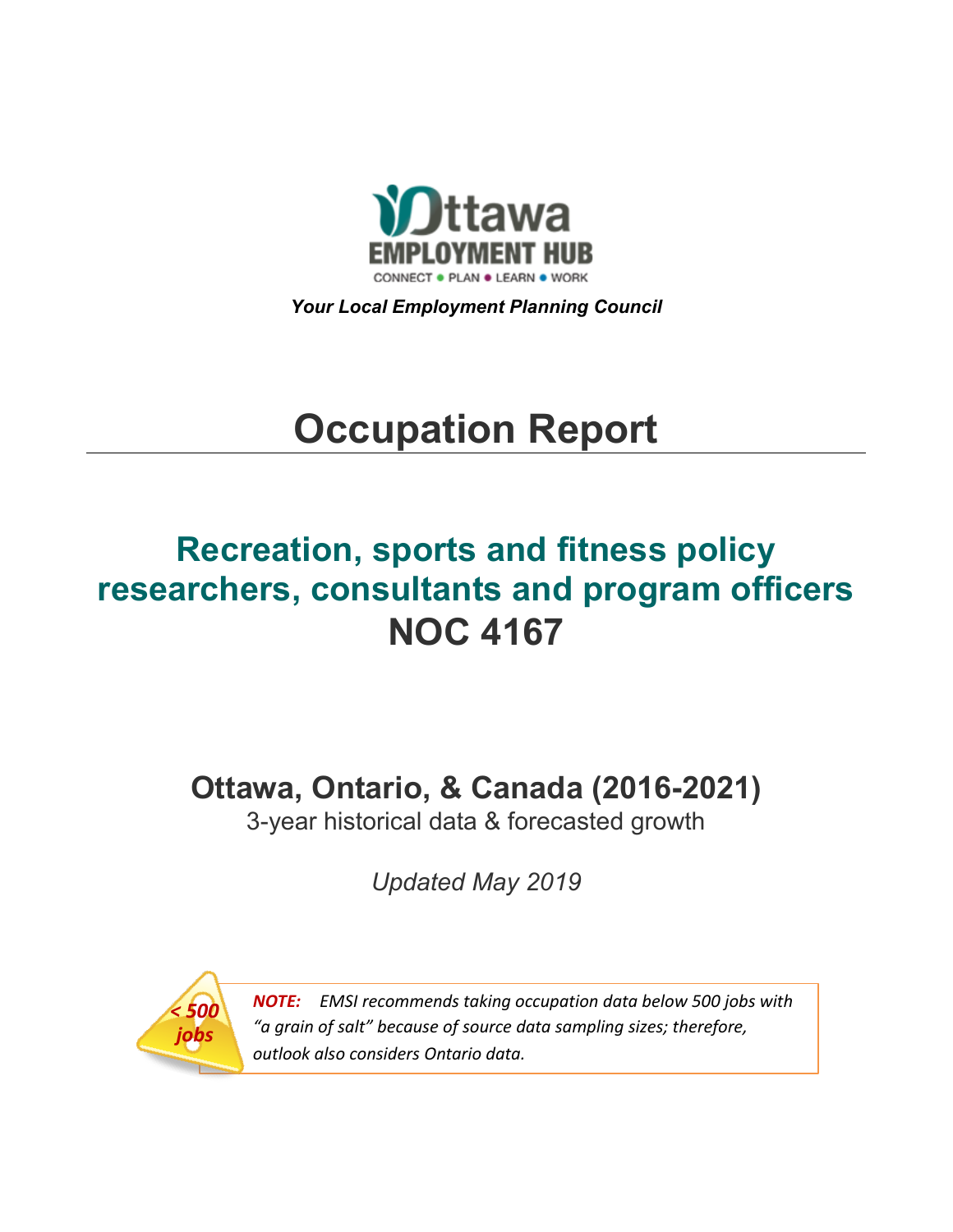

#### **Recreation, sports and fitness policy researchers, consultants and program officers Ottawa Outlook**

| NOC 4167 | Limited $\bigstar$ Fair $\bigstar \star$ Good $\bigstar \star \star$ |  |  |  |  |
|----------|----------------------------------------------------------------------|--|--|--|--|

*Based on past and forecasted growth.*

## **A Local Snapshot**

- Employment in this occupation **decreased in Ottawa from 2016 to 2018** (**4.7%**); it is forecast to **decrease an additional 4.6%** over the next three years.
- **3.8%** were **unemployed in Ottawa in 2016; 13 (4.0%)** of those in this occupation were **self-employed**.
- **Median hourly wage** for this occupation was **\$28.23**.
- **28.5%** of the 2018 jobs were in the **Local, municipal and regional public administration** industry sector.
- Ottawa has a **slightly lower share of this occupation** than the nation.
- **Provincially**, this occupation showed an increase from 2016 to 2018 (**1.1%**); it is expected to decrease **1.1%** over the next three years.

### **Overview**

| <b>Ottawa Jobs (2018)</b>          | <b>326</b> (4% self-employed = 13) |                       |         |  |
|------------------------------------|------------------------------------|-----------------------|---------|--|
| 2016 Ottawa Unemployment Rate      | 3.8%                               | Ontario               | $3.8\%$ |  |
| Location Quotient to Nation (2018) | 0.98                               |                       |         |  |
| Change in Jobs (2016 - 2018)       | $-4.7%$                            | $(2018 - 2021)$ -4.6% |         |  |

*NOTE: Location quotient (LQ) is a way of quantifying how concentrated a particular occupation is in a region compared to the nation or province. A quotient of 1.00 means Ottawa has the same share of the occupation as the nation/province. A quotient higher than 1.00 means Ottawa has a greater share, and lower than 1.00 means Ottawa's share is lower than the average.*

## **OTTAWA | Percentile Earnings** *(not including self-employed)*



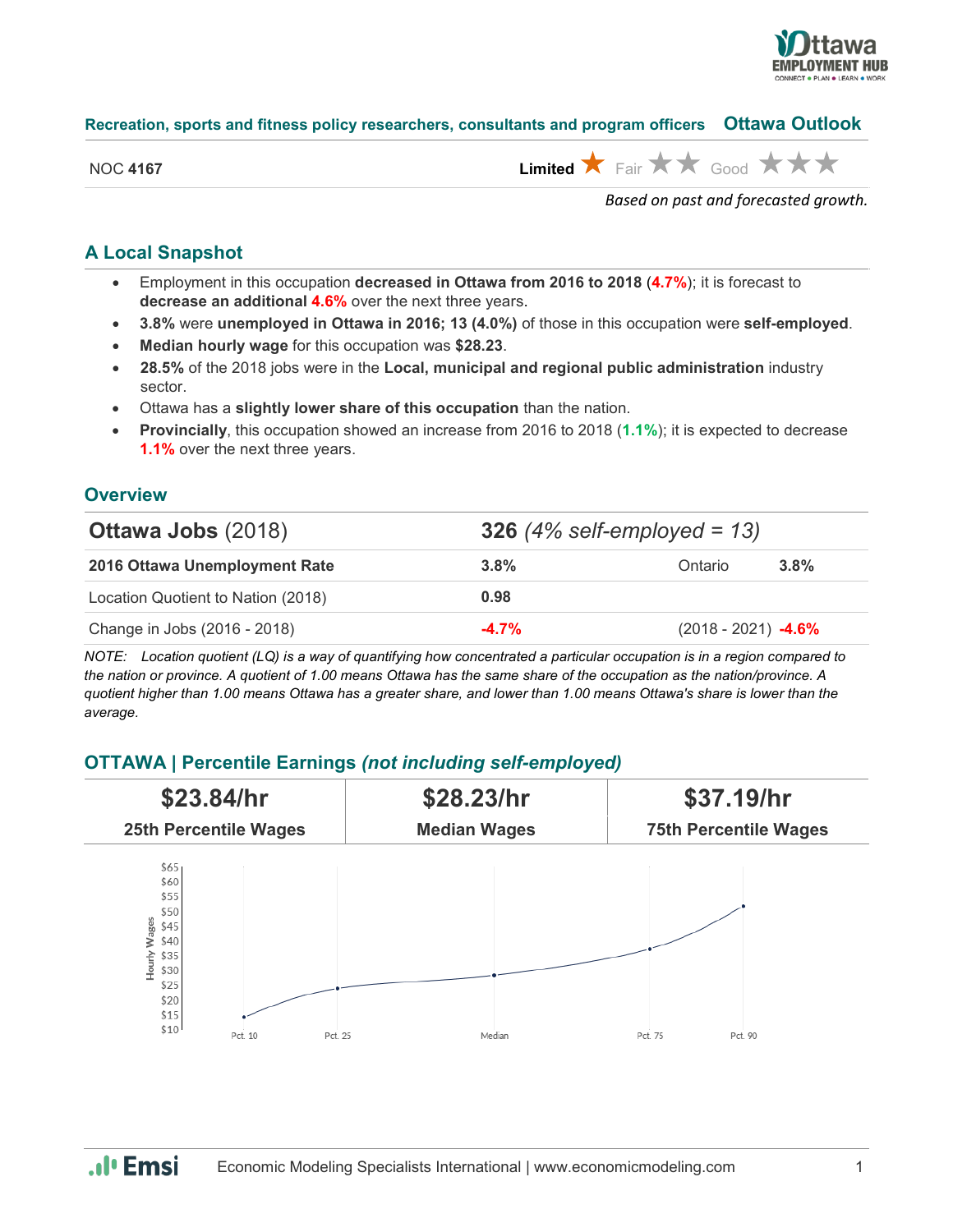

## **Ottawa | Growth**

| 342              | 311              |                    | $-9.1\%$             |  |  |
|------------------|------------------|--------------------|----------------------|--|--|
| <b>2016 Jobs</b> | <b>2021 Jobs</b> | Change (2016-2021) | % Change (2016-2021) |  |  |

## **Regional Trends**



|           | <b>Region</b> |               | <b>2016 Jobs</b> | 2021 Jobs      | Change      | % Change |
|-----------|---------------|---------------|------------------|----------------|-------------|----------|
| - 1       | Ottawa        |               | 342              | 311            | $-31$       | $-9.1%$  |
| u.        | Ontario       |               | 2,972            | 2,972          | $\mathbf 0$ | $0.0\%$  |
|           | Canada        |               | 8,894            | 11,319         | 2,425       | 27.3%    |
|           |               | <b>Ottawa</b> |                  | <b>Ontario</b> |             | Canada   |
| 2016 Jobs |               | 342           |                  | 2,972          |             | 8,894    |
| 2017 Jobs |               | 319           |                  | 2,960          |             | 10,091   |
| 2018 Jobs |               | 326           |                  | 3,006          |             | 10,427   |
| 2019 Jobs |               | 320           |                  | 2,987          |             | 10,760   |
| 2020 Jobs |               | 315           |                  | 2,976          |             | 11,052   |
| 2021 Jobs |               | 311           |                  | 2,972          |             | 11,319   |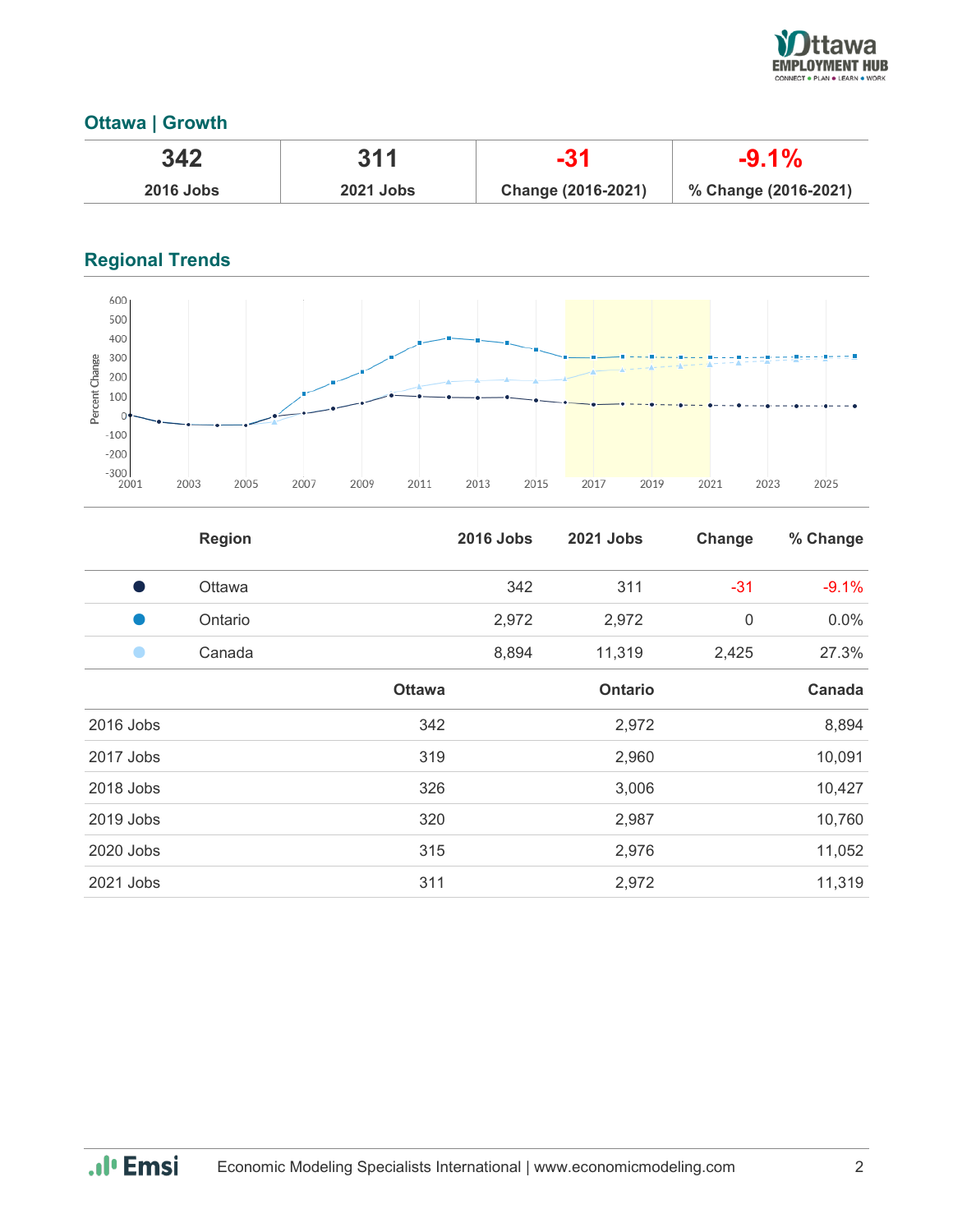

## **Ottawa | Industries Employing this Occupation**

| <b>Industry</b>                                                      | Occupation<br>Jobs in<br><b>Industry</b><br>(2018) | $%$ of<br><b>Occupation</b><br>in Industry<br>(2018) | % of Total<br>Jobs in<br><b>Industry</b><br>(2018) |
|----------------------------------------------------------------------|----------------------------------------------------|------------------------------------------------------|----------------------------------------------------|
| Local, municipal and regional public administration                  | 93                                                 | 28.5%                                                | 0.5%                                               |
| Civic and social organizations                                       | 45                                                 | 13.9%                                                | $1.1\%$                                            |
| Other amusement and recreation industries                            | 40                                                 | $12.1\%$                                             | $0.7\%$                                            |
| Business, professional, labour and other membership<br>organizations | 18                                                 | 5.6%                                                 | $0.2\%$                                            |
| Other federal services (9112-9119)                                   | 17                                                 | $5.1\%$                                              | $0.0\%$                                            |

*NOTE: Inverse staffing patterns provides a table of percentages that shows how regional occupations are divided up among regional industries. For example, an inverse staffing pattern for registered nurses may show that 70% of RNs are employed by hospitals, 10% by local government (i.e., public schools), 10% by nursing homes, and 10% by offices of physicians.*

## **Educational programs and completions in Ottawa** *(public institutions only***)**

|                 |                                                     | 519                       |  |  |  |
|-----------------|-----------------------------------------------------|---------------------------|--|--|--|
| Programs (2016) |                                                     | <b>Completions (2016)</b> |  |  |  |
| <b>CIP Code</b> | Program                                             | <b>Completions (2016)</b> |  |  |  |
| 31.05           | Health and physical education/fitness               | 381                       |  |  |  |
| 31.01           | Parks, recreation and leisure studies               | 71                        |  |  |  |
| 51.23           | Rehabilitation and therapeutic professions          |                           |  |  |  |
| 31.03           | Parks, recreation and leisure facilities management |                           |  |  |  |

*NOTE: EMSI Analyst uses Statistics Canada's PSIS data to compile completions for postsecondary programs offered in Canada, classified by the 2016 CIP codes. 2016 data includes those who graduated in spring 2017.*

## **Job Postings by Month**



*NOTE: Based on newly published job postings first found between January 01, 2018 and December 31, 2018 AND location is Ottawa Census Sub-division, Vicinity Jobs.*